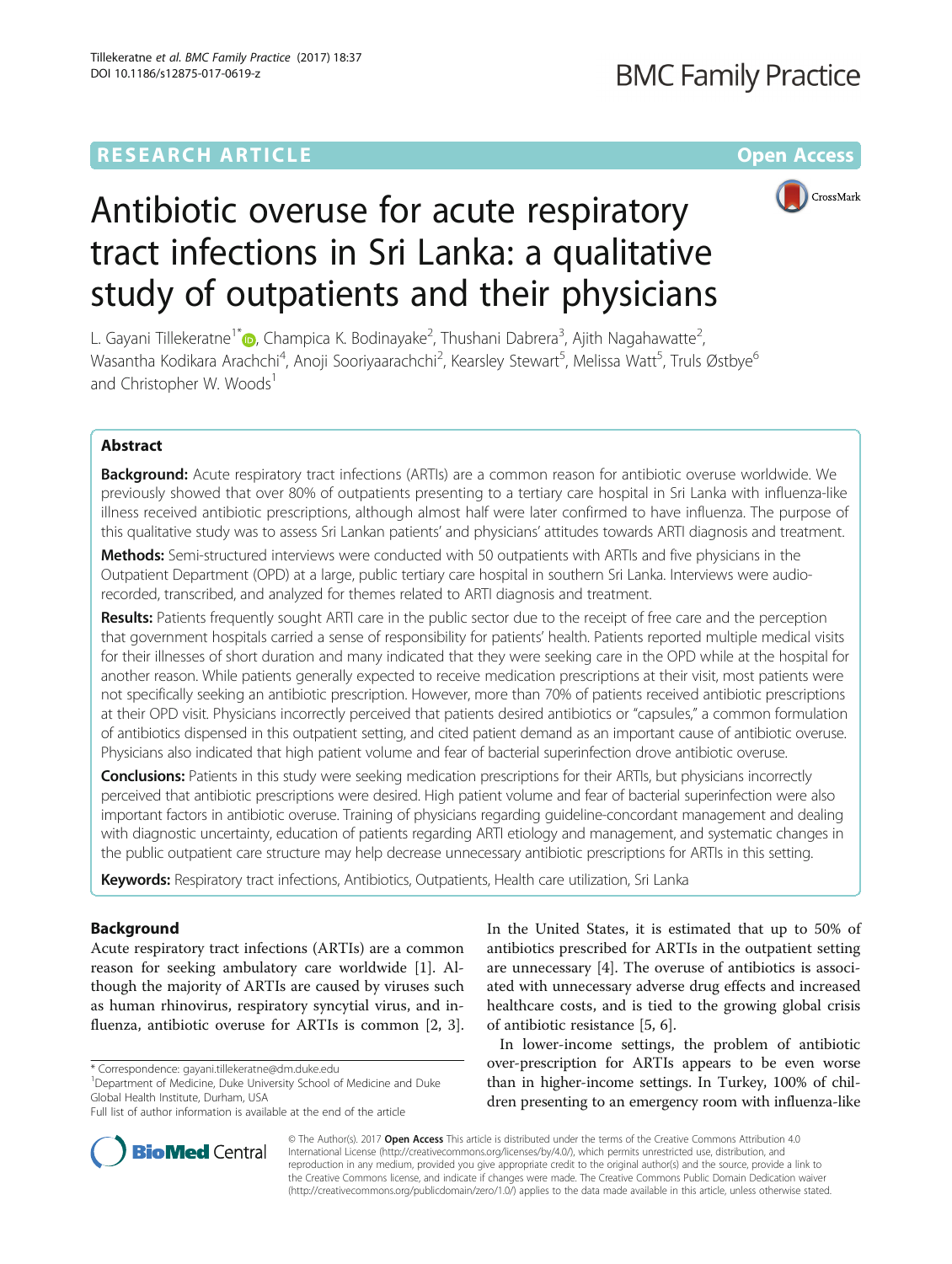illness (ILI) were prescribed an antibiotic [\[7\]](#page-8-0). In rural Thailand, over 80% of outpatients with ILI received an antibiotic prescription [[3\]](#page-8-0). In the Outpatient Department (OPD) of a public, tertiary care hospital in Sri Lanka, we previously showed that 81% of outpatients presenting with ILI received a prescription for an antibiotic, although almost half of these patients were later confirmed by testing to have influenza [\[8](#page-8-0)]. Providing physicians with access to rapid influenza test results was associated with a significant decrease in antibiotic prescriptions, but even with results available, 61% of influenza-positive patients received antibiotic prescriptions [\[9](#page-8-0)].

Many reasons for antibiotic over-prescription have been described: patients' lack of knowledge regarding ARTI etiology and demand for a "quick fix," physicians' desire for improved outcomes and patient satisfaction, and diagnostic uncertainty regarding the etiology of an ARTI [\[10](#page-8-0), [11](#page-8-0)]. To improve rational antibiotic prescribing for ARTIs, multi-faceted strategies that target healthcare providers, patients, and the public are recommended, but evidence for the rationale and effect of such interventions has largely been from higher-income settings [\[6\]](#page-8-0).

To help with future development of ARTI interventions to decrease unnecessary antibiotic use, we assessed Sri Lankan patients' and physicians' knowledge and attitudes towards ARTI diagnosis and treatment. We conducted a qualitative study of outpatients with ARTIs and their OPD physicians at the same tertiary care hospital as our prior ARTI studies [\[8, 9\]](#page-8-0).

## Methods

## Setting and participants

The interviews for this study were conducted from July-August 2015 at a large public, tertiary care hospital in southern Sri Lanka. This hospital serves as a referral center for outpatient and inpatient care, although the majority of care is for patients who live in surrounding areas. A total of 25 pediatric patients and 25 adult patients were recruited for enrollment. Consecutive patients meeting World Health Organization criteria for influenza-like illness (fever and cough in the prior 7 days with no other etiology) were approached for enrollment by a MBBS-qualified local study physician [\[12](#page-8-0)]. Selfreported fever was used to determine eligibility. Consent was obtained from patients ≥18 years of age and from the guardians of patients 1–17 years, and assent was obtained from patients 12–17 years. For pediatric patients, the interviews were conducted with the patients' guardians. All interviews were conducted after patients had received care from the OPD physicians.

All physicians working in the OPD of the teaching hospital were also approached for enrollment. The OPD serves >1000 patients daily between the hours of 8 am and 7 pm. The OPD provides primary care to patients presenting with acute and chronic complaints. There are three shifts of physicians working each day in the OPD. From a total of 13 OPD physicians, five agreed to participate in the semi-structured interviews. An informational session was conducted with all OPD physicians as a recruitment tool. Prior study results regarding influenza prevalence and antibiotic prescription frequencies were discussed and the rationale for the current qualitative study was explained [\[8, 9\]](#page-8-0). The informational session was conducted after two physician interviews had been completed.

## Procedures

The patient and physician interview guides were developed by the study team, which consisted of both Sri Lankan and American physician-researchers. The study team also included two investigators with expertise in qualitative research.

The patients' interview guide covered three domains:

- 1. Care-seeking patterns for ARTIs
- 2. Knowledge of ARTI etiology and treatment
- 3. Assessment of treatment received at the OPD visit

The physicians' interview guide covered four related domains:

- 1. Approach to the diagnosis and management of ARTIs
- 2. Physicians' reasons for potential antibiotic overprescription for ARTIs
- 3. Physicians' understanding of antibiotic resistance and impact of resistance on antibiotic prescribing patterns
- 4. Opportunities for improving the care of patients with ARTIs in the OPD

Given the straightforward nature of the questions, interview guides were not pretested. Patient interviews were conducted in Sinhala by a local study physician (AS) and lasted approximately 15 min. Physicians' interviews were conducted in English or Sinhala (according to the choice of the interviewee) by an infectious disease-trained bilingual physician (LGT) and lasted approximately 30 min. Written informed consent was obtained to audio record the interview and to use the content for analysis and publication. The interviewer used open-ended questions from the interview guide and followed up with probes to elicit additional information or to clarify prior responses. Information regarding medications prescribed at the visit was obtained by reviewing prescriptions provided by physicians or inspecting medication packets dispensed by the pharmacy.

## Data analysis

Each interview was audio recorded and transcribed verbatim, and interviews conducted in Sinhala were translated into English. A two-stage coding process was used with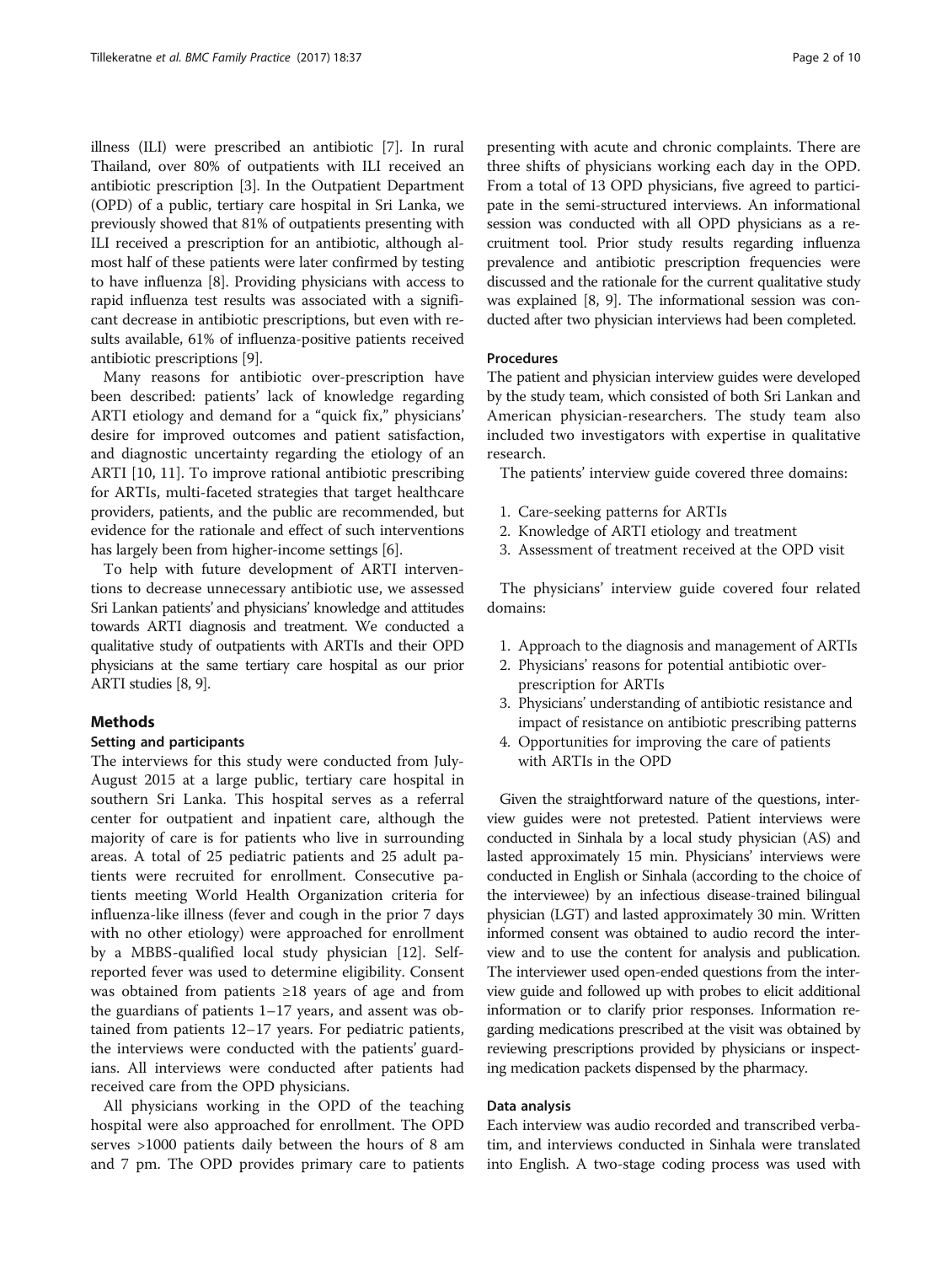structural coding followed by thematic coding [\[13](#page-8-0)]. Structural coding followed the content of the interview guide. Thematic coding was based on themes that arose from structural coding. The structural and thematic codes were discussed by members of the study team (LGT, TD, and TO) until consensus was reached regarding differences in interpretation. Coding was primarily deductive in nature, but the study team allowed for any inductive coding of unexpected findings. NVivo (Version 10.2, QSR International) was used to perform initial coding and categorization of relationships.

## Results

#### **Patients**

We enrolled twenty-five adult patients and 25 pediatric patients with ARTIs who were seeking care in the OPD. Among adult patients, the mean age was 49 years (range 18–80) and 56% were female. Among pediatric patients, the mean age was 9 years (range  $1-17$ ) and 56% were female. Mean age of the pediatric patients' caregivers was 42 years (range 27–61) and 92% were female, with 80% of caregivers being the patients' mothers.

Within the three domains of the patients' interviews, seven themes emerged and are listed below. Representative quotes within each theme are listed in Table 1. In general, responses of adult patients and the caregivers of pediatric patients were similar and thus were grouped together.

## Domain 1: Health-seeking behavior Public sector preferred for ARTI care

The majority (33, 66%) of patients indicated that they generally sought care for ARTIs in the public sector.

Table 1 Domains, themes, and representative quotes for outpatients seeking care for acute respiratory tract infections (ARTIs) at a tertiary care hospital in southern Sri Lanka

| Domains                            | Themes                                          | Representative quotes                                                                                                                                                                                                                                                                                                                                                                                                                                                                                                                                                                                                                                                                                                                                                                                                                                         |
|------------------------------------|-------------------------------------------------|---------------------------------------------------------------------------------------------------------------------------------------------------------------------------------------------------------------------------------------------------------------------------------------------------------------------------------------------------------------------------------------------------------------------------------------------------------------------------------------------------------------------------------------------------------------------------------------------------------------------------------------------------------------------------------------------------------------------------------------------------------------------------------------------------------------------------------------------------------------|
| Health-seeking behavior            | Public sector preferred for ARTI care           | "We don't have money to take medicine from outside, so whatever the illness<br>we get, we come here"- OPD024<br>"No special reason, but there are good doctors in government hospitals. We<br>believe that unnecessary drugs are not given from hospitals. When we are<br>taking from dispensaries (private pharmacies), they give unnecessary<br>drugs."- OPD042                                                                                                                                                                                                                                                                                                                                                                                                                                                                                             |
|                                    | Multiple medical visits for ARTIs               | "Today my wife has a clinic for a wound in the leg. Came for that, so took<br>medicine at the same time."- OPD021<br>"Took [medications for daughter] from the village It was a bit better, but<br>as I came to take medicine, at the same time I took medicine for her from<br>here as well."- OPD027                                                                                                                                                                                                                                                                                                                                                                                                                                                                                                                                                        |
| Knowledge of ARTIs                 | Non-microbial etiology for ARTIs                | "[ARTIs are] due to heavy rain. N_ is full of mountains, so it is cold there.<br>Other thing is eating foods in the fridge, that also causes wheezing"- OPD026<br>"[ARTIs are] due to dust in the surroundings. There are lots of vehicles these<br>days, so usually when I come I cover my nose. I get this illness even when I<br>am exposed to a small amount of dust"- OPD039<br>"He eats ice cream all the time, he is always playing in the water, because<br>of those reasons"- OPD061                                                                                                                                                                                                                                                                                                                                                                 |
|                                    | Medications are needed to treat ARTIs           | "No I will not accept it [if medications are not prescribed]. A mother is taking<br>a child to the hospital as there is a difficulty due to the child's illness. The<br>mother knows the difficulty of the child, whatever the hospital says. So I<br>will not be satisfied. Usually I bring the child here when the disease is<br>severe Then I will go to the private sector"- OPD037<br>"Cannot accept [if medications are not prescribed]. Yesterday night I feel<br>like dying due to severe cough Then I will come back another day<br>and take"- OPD047<br>"Then we are disappointed I will go to T_ Hospital. If I have money, I will<br>go to the private sector. Then I don't have to wait in the queue as well, it<br>saves time. But we need money for that. Most of the time as we do not have<br>money, we go to government hospitals."- OPD031 |
|                                    | Low level of knowledge regarding<br>antibiotics | "When taking it, disease severity reduces. Also given to cure the wounds"- OPD036<br>"I thought that it is given for phlegm?"- OPD056                                                                                                                                                                                                                                                                                                                                                                                                                                                                                                                                                                                                                                                                                                                         |
| Treatment received during<br>visit | Receipt of multiple prescriptions is<br>common  | "Although I came late, there was a nurse that I know, so could get the<br>medications soon [from the OPD]. I can be satisfied as I also got a lot of<br>medications"- OPD031                                                                                                                                                                                                                                                                                                                                                                                                                                                                                                                                                                                                                                                                                  |
|                                    | Patients were satisfied with care<br>received   | "Yes [I am satisfied] Now I have received medications. I will go home and<br>take these. Hope that I will be well."- OPD024<br>"Yes [I am satisfied] When we take these drugs properly, the illness cures in<br>two days. Our fault is that we do not care of ourselves. When the illness gets<br>better in one day with medications, we bathe, eat whatever we want, that way<br>we make it worse."- OPD025                                                                                                                                                                                                                                                                                                                                                                                                                                                  |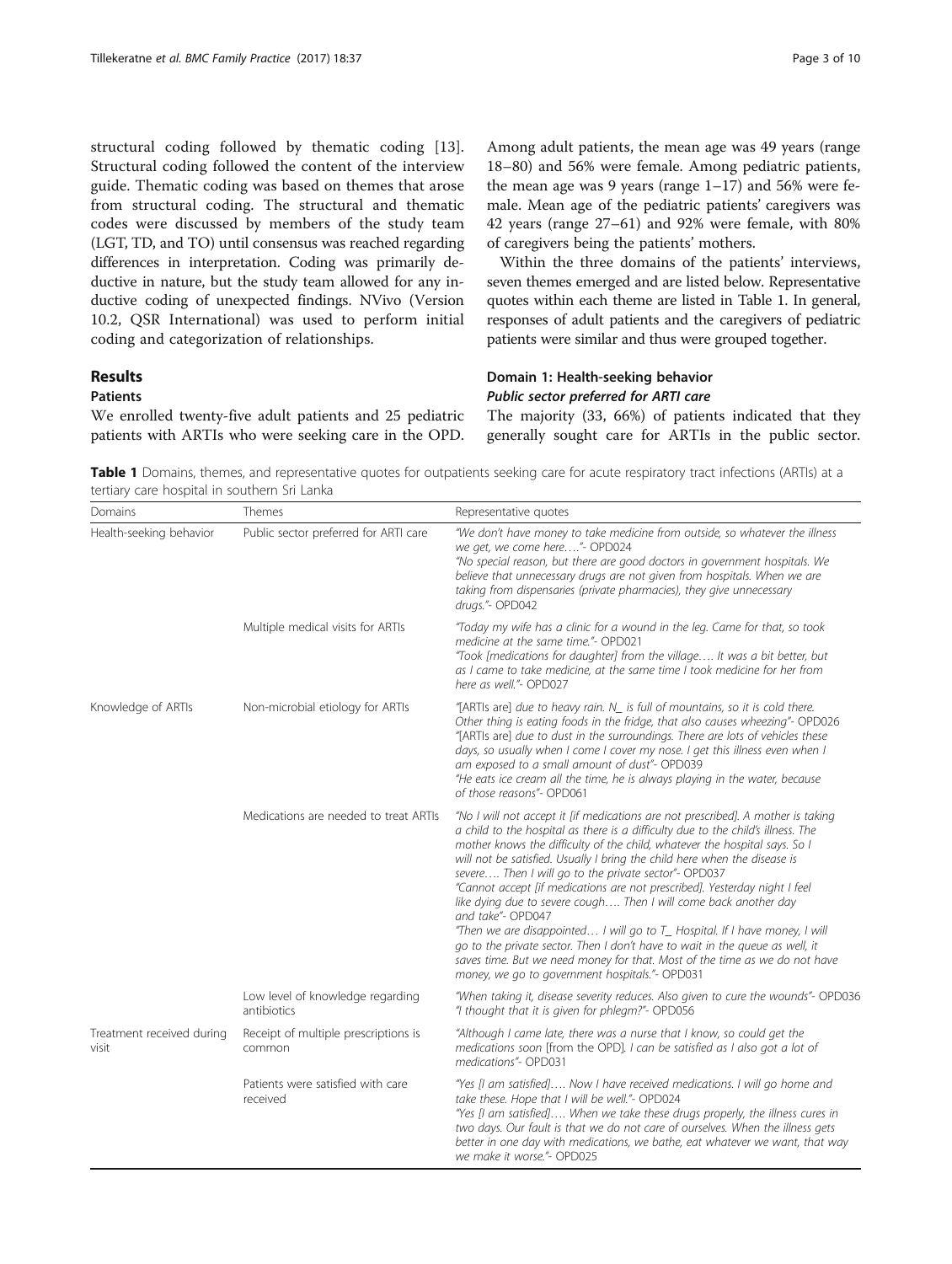Multiple reasons were cited, including the receipt of free care, faith in the public healthcare system, and the belief that the public healthcare sector carried a sense of responsibility for patients and the care delivered: "Not like other places. Here there is a sense of responsibility. Although I take medicines from private places, I again have to come to a government hospital, so it's better to come here." Among adults who had previously sought care in the private sector, convenience was one of the key reasons cited, since public hospital OPD wait times were long and interfered with work hours: "It saves time rather than coming to the OPD. If coming to the OPD, then have to spend a whole day for it."

#### Multiple medical visits for ARTIs

Although all enrolled patients had an active respiratory illness of one week's duration or less, almost half (24, 48%) of patients indicated that they had sought prior care for the same illness. Several patients indicated that they had made more than one prior medical visit for the same illness: "Yes took previously from that private doctor, but did not cure, then took from N\_ Hospital, still it is not cured, so came here." In addition, although not asked directly, 13 (26%) patients indicated that they were at the hospital for another reason (i.e., a clinic visit), and had decided to visit the OPD at the same time for their ARTI: "I didn't come for this today. I came to take some medicine for my son. At the same time, took [medicine] for me as well."

## Domain 2: Knowledge of ARTIs Non-microbial etiology of ARTIs

When asked open-ended questions about the etiology of their illness, the majority (46, 92%) of patients described non-microbial causes such as bathing, drinking cold water, eating cold foods, or getting exposed to rain: "I did not take care of myself, I drank cool water, bathed at night, often I was under the fans." These reasons were also cited as explanations for the worsening of ARTI symptoms: "It gets worse if you are not careful, if you get wet, if you use cold water." Other non-microbial causes of ARTIs that were listed included dust exposure, smoking, or drinking alcohol. Only four patients mentioned infectious etiologies such as viruses, bacteria, or germs.

## Medications are needed to treat ARTIs

Self-treatment prior to the OPD visit was common among patients. Most patients (43, 86%) had tried traditional therapies before their visit to the OPD. Common therapies that were mentioned included drinking Ayurvedic herbal preparations ( $n = 25$ , 50%), drinking boiled coriander ( $n = 20, 40\%$ ), drinking or eating ginger ( $n = 7$ , 14%), and steam inhalation ( $n = 17$ , 34%). In addition, 16

(32%) patients had used acetaminophen for their fever prior to presentation.

A total of 18 (36%) patients felt that some form of medication was always necessary for treating ARTIs. Another 21 (42%) felt that treatment with medications was only necessary if the illness were to become worse or severe. However, the majority of patients ( $n = 39, 78\%$ ) expected a medication prescription from their visit and more than half ( $n = 28$ , 56%) would not accept it if the physician said that medications were not needed for their illness: "But I can feel it right…. I can feel that I am seriously sick." Several patients said that if they were not prescribed medications, then they would seek care from another provider until they received a prescription: "No, I will not accept it [if medications are not prescribed]. A mother takes a child to the hospital because the child is having difficulty due to illness. The mother knows the difficulty of the child, whatever the hospital says. So I will not be satisfied…. Then I will go to the private sector."

#### Low level of knowledge regarding antibiotics

One third of patients and caregivers  $(n = 16, 32%)$  did not know of any specific treatments needed for ARTIs. Commonly mentioned medications included acetaminophen (36%), the antihistamine chlorphenamine (15, 30%), amoxicillin (14, 28%), vitamin C (8, 16%), a bronchodilator such as salbutamol (5, 10%), and "capsules" (5, 10%). More than half ( $n = 29, 58\%$ ) of patients had heard of antibiotics, but only five (10%) knew that these medications worked on microbes or impacted the immune system– "I have heard names, I don't know what they are taken for." Only five (10%) felt that antibiotics should be used for treatment of all ARTIs. With the exception of two patients who went to pharmacies to ask for antibiotics, no other patients reported going to another healthcare facility or provider to specifically request antibiotics.

## Domain 3: Treatment received during visit Receipt of multiple prescriptions is common

All patients received prescriptions for medications, with most receiving multiple prescriptions. The mean number of unique prescriptions received was 3 (range 1–5). The majority ( $n = 36$ , 72%) received a prescription for an antibiotic, with most of these  $(n = 27, 75%)$  being for amoxicillin, followed by 4 (11%) for ciprofloxacin. Other common drugs prescribed included acetaminophen ( $n = 31$ , 62%), the antihistamine chlorpheniramine  $(n = 24, 48\%)$ , salbutamol (*n* = 17, 34%), dexamethasone (*n* = 14, 28%), prednisolone ( $n = 6$ , 12%), and vitamin C ( $n = 7$ , 14%). No patients received laboratory testing for diagnostic purposes, and most patients ( $n = 39, 78\%$ ) did not expect any diagnostic testing.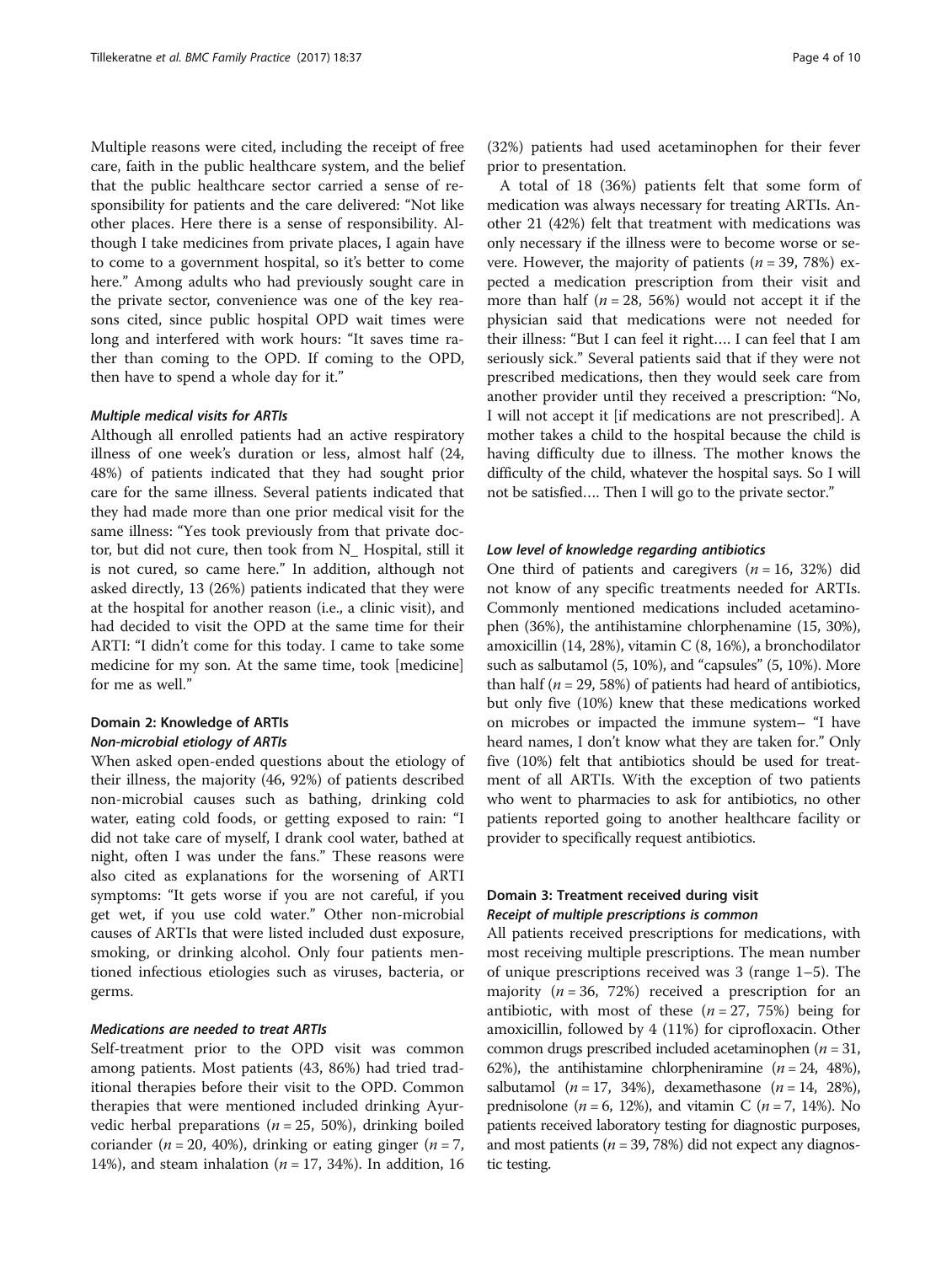## Patients were satisfied with care received

Although an alarming 94% of patients indicated that the doctor had not explained what medications had been prescribed or the indications for these medications, the majority of patients ( $n = 34$ , 68%) were satisfied with their visit. None said that they would visit another doctor after the OPD visit to obtain further prescriptions or care, unless their illness did not improve: ""Yes. Because I got the medicine for the illness, I am satisfied."

## **Physicians**

Among physicians, the mean duration of time on staff in the study hospital's OPD was 3 years (range 0–8), and the mean time since obtaining the last formal medical degree was 21 years (range 8–33). Four out of five physicians reported that they routinely treated as many as 100–150 patients daily in the OPD.

Within the four domains of the physicians' interviews, nine themes emerged and are listed below. Representative quotes within each theme are listed in Table [2](#page-5-0).

## Domain 1: Diagnosis and management of ARTIs Clinical symptoms can help differentiate bacterial and viral ARTIs

All physicians indicated that they used patients' clinical presentations to try to differentiate between bacterial and viral illnesses. Viral illnesses were thought to be of shorter duration, milder symptoms, and associated with sick contacts, and were treated symptomatically. Bacterial infections were thought to be of longer duration and associated with more severe symptoms, and were treated with antibiotics: "Yes, if it is more than three days and with fever, we suspect that they're having bacterial infections and we automatically without checking the blood start antibiotics." However, one physician indicated that it could be difficult to differentiate between viral and bacterial infections based on symptoms alone: "High fevers, chills, muscle pain, vomiting [are seen with bacterial infections]. They come for both [viral and bacterial infections] though, hard to tell exactly."

### Laboratory testing in the OPD is minimal

All physicians indicated that only basic testing capabilities such as full blood counts, blood smears, and erythrocyte sedimentation rate were routinely available through the OPD for diagnosing patients with ARTIs. Two physicians indicated that the available testing was adequate based on the constraints of the OPD setting, including high volume of patients and limited time with each patient: "I mean yes, the tests are important, but from our point of view, for our management, I think that is enough for us." But two others indicated that more testing would be helpful: "So can't get a proper diagnosis here…. If we have sputum cultures freely available, it's better. And chest x-ray facilities."

## Domain 2: Antibiotic over-prescription Patients demand antibiotics

A consistent theme that emerged from all physicians as a reason for antibiotic over-prescription was that patients asked for, and even demanded, antibiotics. In some instances, patients specifically asked for the antibiotic amoxicillin: "Sometimes they are asking for amoxicillin. They are specifying the name and asking for amoxicillin. They say, 'earlier I took amoxicillin, and it responded. Can you kindly give?'" Physicians noted that even if patients were not always able to remember the name of a drug, they may demand a "capsule," which is the common formulation for amoxicillin at this hospital: "Some patients, they are coming while they are going to work…. Most of the time, they are asking for a one-shot treatment…. They say 'Sir, there is no capsule given here.' They are experienced. They need some form of capsules."

#### Diagnostic uncertainty and bacterial superinfection

Four physicians felt that antibiotic overuse may also be driven by diagnostic uncertainty and the fear of missing a bacterial infection or superinfection: "If 100% not sure clinically, an antibiotic is used." In addition, when it was difficult to obtain details regarding the illness, physicians often prescribed an antibiotic: "When it's rushed, it's difficult to get a lot of details. And there are also patients who are not cooperative. In those instances, we give an antibiotic."

## Children are more vulnerable than adults

Three participants felt that children were more vulnerable with their illness than adults, and thus were more likely to be started on antibiotics: "Children of course, I start antibiotics a little bit earlier than with adults…. If my child is ill for 3–4 days, I start antibiotics. Sometimes I practice that in the OPD as well. In my experience, I think that they get better. I don't know if it's the wrong thing." Children were also more likely to be started on antibiotics because they were less able to communicate their symptoms and were more difficult to examine: "For children…. It's difficult to explain symptoms…. They cry a lot, are irritable, lung signs are difficult to hear. Because of that, a lot of times we use [antibiotics]."

#### Competition with private sector/other doctors

One participant indicated that competition with other physicians drove antibiotic over-prescription in the private sector: "If I am not prescribing an antibiotic from the first day, sometimes it can be a bacterial one [infection]… The patient will get more severe symptoms and go to another practitioner. Then [the practitioner will say] 'this is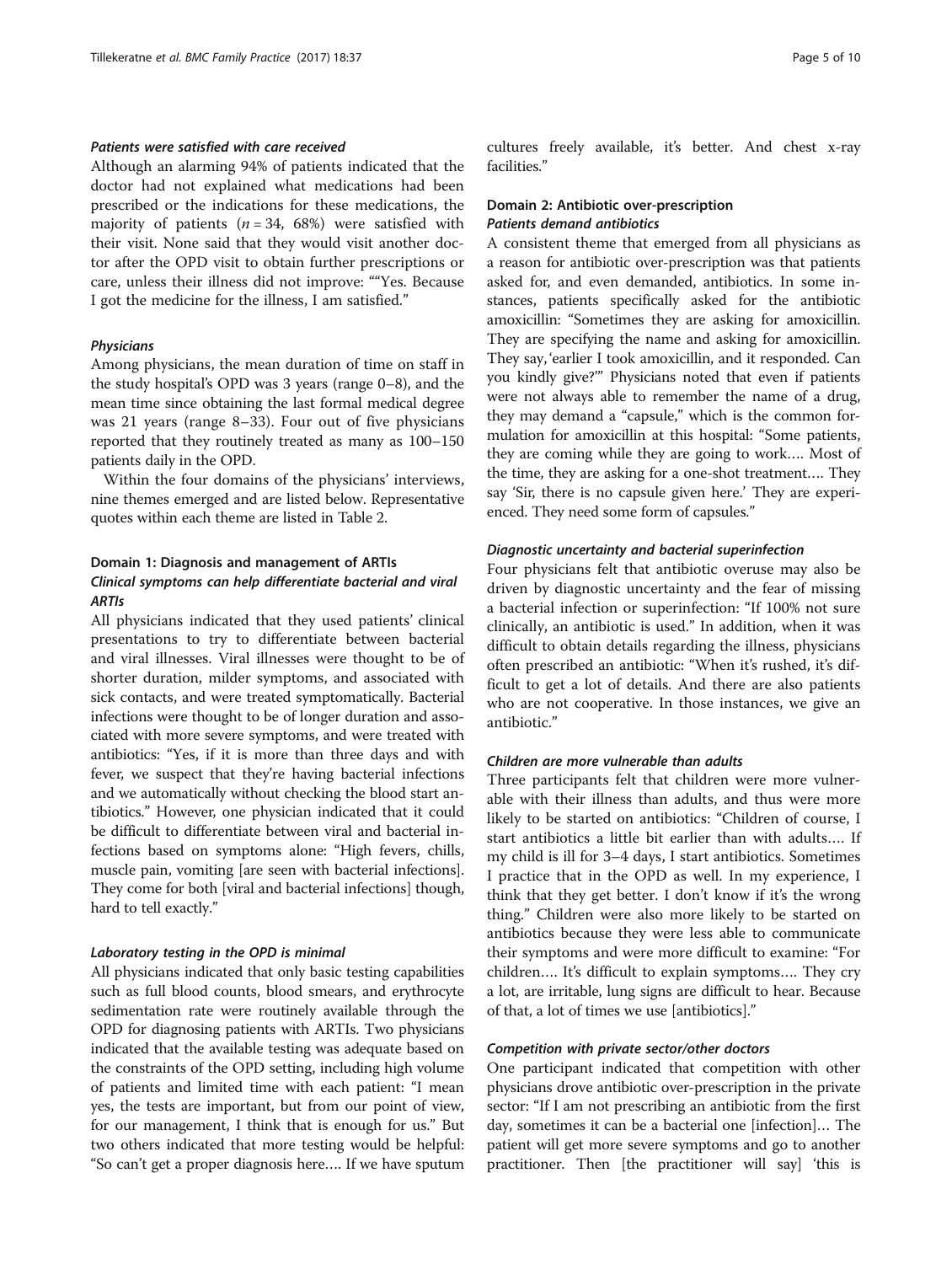<span id="page-5-0"></span>Table 2 Domains, themes, and representative quotes regarding acute respiratory tract infection (ARTI) diagnosis and treatment for OPD physicians at a tertiary care hospital in southern Sri Lanka

| Domains                                  | Themes                                                                | Representative quotes                                                                                                                                                                                                                                                                                                                                                                                                                                                                                                                                                                                                                                                                                                                                                                                                                                                           |
|------------------------------------------|-----------------------------------------------------------------------|---------------------------------------------------------------------------------------------------------------------------------------------------------------------------------------------------------------------------------------------------------------------------------------------------------------------------------------------------------------------------------------------------------------------------------------------------------------------------------------------------------------------------------------------------------------------------------------------------------------------------------------------------------------------------------------------------------------------------------------------------------------------------------------------------------------------------------------------------------------------------------|
| Diagnosis and management<br>of ARTIs     | Clinical symptoms can help differentiate<br>viral and bacterial ARTIs | "At the beginning, same symptoms. After 2-3 days we can differentiate<br>If continuous fever, and if patients complain more and more, develop<br>more severe illness, are more dyspneic, have more fever, and are more<br>acutely ill [then it is bacterial]"- OPD003<br>"Viral of course, it is mild fever, sometimes body aches, headache, loss of<br>appetite, so on. Based on our own experience, we know Viral of<br>course nothing but symptomatic and supportive treatment We give<br>paracetamol, piriton [antihistamine], and so on."- OPD004                                                                                                                                                                                                                                                                                                                          |
|                                          | Laboratory testing in the OPD is minimal                              | "It's a problem because we can't do cultures here. Blindly we treat<br>with antibiotics usually."- OPD002<br>"So we do the basic investigations and see for the response and after<br>that we treat Yes, if we can get that rapid testing then the treatment<br>will be very vigilant. And we can expedite."- OPD004                                                                                                                                                                                                                                                                                                                                                                                                                                                                                                                                                            |
| Antibiotic over-prescription             | Patients demand antibiotics                                           | "That's tricky because patients here, in Sri Lanka I don't know, they<br>sometimes ask for antibiotics because they are used to getting them<br>They take very low doses of antibiotics. And they come and say this is<br>what I'm taking. So sometimes we have to continue the antibiotics<br>with the normal dose. Like the adult dose They say, 'With antibiotics<br>only, I get relief.' So it's a nuisance to us." - OPD001<br>"Medically not indicated, but we have to weigh the conditions and the<br>patient. Some patients, they are coming while they are going to work<br>They are finding day-to-day income. The family gets disturbed due to<br>the lack of income. Most of the time, they are asking for a one-shot<br>treatment They say 'Sir, there is no capsule given here'- that is what.<br>They are experienced, they need some form of capsules."- OPD004 |
|                                          | Diagnostic uncertainty and bacterial<br>superinfection                | "Viral ones we sometimes treat with some antibacterial cover-up,<br>otherwise they will develop secondary bacterial infections. Usually<br>we do so."- OPD003<br>"For viral- joint pain, back ache, loss of appetite [are common]<br>If I'm sure, then I don't give an antibiotic. If I'm not sure, I often use<br>an antibiotic."- OPD005                                                                                                                                                                                                                                                                                                                                                                                                                                                                                                                                      |
|                                          | Children are more vulnerable than adults                              | "Children of course, I start antibiotics a little bit earlier than with<br>adults. Because with my experience, I think that even at home I give<br>them antibiotics a little bit earlier. If my child is ill for 3-4 days, I start<br>antibiotics. Sometimes I practice that in the OPD as well. In my experience,<br>I think that they get better. I don't know if it's the wrong thing."- OPD001<br>"A child needs special attention Sometimes on the first or second day<br>we try anti-inflammatories and antibiotics."- OPD003                                                                                                                                                                                                                                                                                                                                             |
|                                          | Competition with private sector/other<br>doctors                      | "Competition is if I am not prescribing an antibiotic from the first day,<br>sometimes it can be a bacterial one [infection], and on the second, third<br>day the patient will get more severe symptoms and go to another<br>practitioner. Then [the practitioner will say] 'this is pneumonia' and they<br>will start [antibiotics]. Then the first person will get less marks Mother<br>or some relative will say that this is the best physician His treatment is<br>much better than the other one, then the first person will get less respect.<br>Because of competition, most of the time in the private sector, they use<br>antibiotics."- OPD003                                                                                                                                                                                                                       |
| Antimicrobial resistance                 | Lack of awareness of antimicrobial<br>resistance                      | "But actually, about antibiotic resistance, so far I have no experience. Just<br>by treating patients very often, we give treatment for three or four days.<br>After that sometimes they won't come to us. But bit difficult to assess<br>whether they have developed antibiotic resistance or not."- OOP004                                                                                                                                                                                                                                                                                                                                                                                                                                                                                                                                                                    |
| Opportunities for improving<br>ARTI care | Continued physician trainings                                         | "What I think is that if you can educate our doctors from time to time,<br>with these epidemics, their nature, and how to treat them, then of course<br>it is really beneficial. I'll tell you that most of the doctors do not read about<br>these conditions. They won't go through these leaflets or those results<br>papers."- OPD004                                                                                                                                                                                                                                                                                                                                                                                                                                                                                                                                        |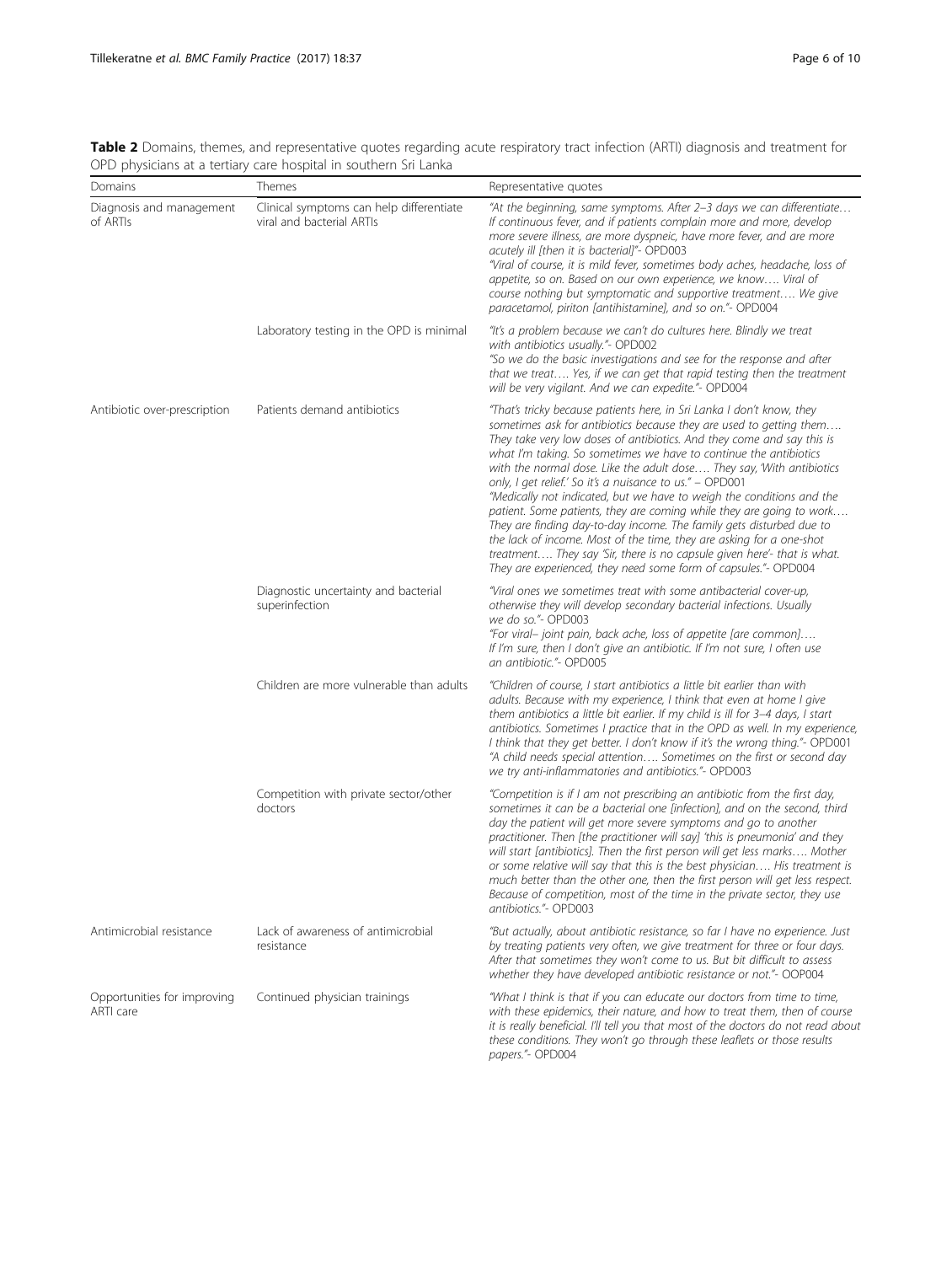Table 2 Domains, themes, and representative quotes regarding acute respiratory tract infection (ARTI) diagnosis and treatment for OPD physicians at a tertiary care hospital in southern Sri Lanka (Continued)

| "If there were a longer time duration in the OPD for the patients. If we<br>Need for systematic changes<br>can allocate 5 min or so per patient, then we can improve things If<br>something is given free of charge, they will take anything. While just<br>waiting, they come and get medications The patient who comes to go<br>to the bank gets a ticket from the OPD [number to wait in line], goes to<br>the bank to get their work done, then comes again to get medication.<br>Actually, it's not for a real need that they take medications Not a large<br>amount, but [by charging] a small amount like 50 Rupees, it's<br>possible to reduce it. If five people come, all five will get a ticket.<br>If you charge 50 Rupees, then only the person in need will take |                          |
|--------------------------------------------------------------------------------------------------------------------------------------------------------------------------------------------------------------------------------------------------------------------------------------------------------------------------------------------------------------------------------------------------------------------------------------------------------------------------------------------------------------------------------------------------------------------------------------------------------------------------------------------------------------------------------------------------------------------------------------------------------------------------------|--------------------------|
|                                                                                                                                                                                                                                                                                                                                                                                                                                                                                                                                                                                                                                                                                                                                                                                | the medication."- OPD005 |

pneumonia' and they will start [antibiotics]…. Mother or some relative will say that this is the best physician…. Because of competition, most of the time in the private sector, they use antibiotics." This competition could potentially have a bearing on physicians' actions in the public sector, since many physicians practice in both the public and private sectors. Another participant felt that there was a lack of knowledge among other doctors regarding antibiotic over-prescription, and that if he/she did not prescribe an antibiotic, patients would seek care from another OPD physician: "Yes, yes indiscriminate use of antibiotics…. Unfortunately I have observed doctors prescribe just like parrots…. Reason is lack of knowledge…. If I do not prescribe, he will go to another room and then that doctor would ask 'you didn't have worm treatment for a long time?' when they say abdominal pain, [the doctor] would say 'then take worm treatment.'"

## Domain 3: Antimicrobial resistance

## Lack of awareness of antimicrobial resistance

Three physicians felt that there was limited awareness and information regarding antibiotic resistance: "I have heard, but we don't get much information about resistance." One participant indicated that fear of antibiotic resistance drove him/her to use broader-spectrum antibiotics for ARTIs: "Because patients are not responding to small antibiotics like amoxicillin…. I don't usually prescribe amoxicillin because I have realized by myself that it doesn't work, maybe because of that resistance. So usually I prescribe for an adult ciprofloxacin because it is freely available here. If they can buy from outside, according to the clinical level, I will go to co-amoxicillin."

## Domain 4: Opportunities for improving ARTI care Continued physician trainings

Most physicians (4) indicated that few or no continued trainings regarding ARTI management were available through the hospital. Four participants indicated that having local access to training or workshops regarding ARTI management would be beneficial: "That kind of material is needed…. Most of the senior physicians sometimes stay in the OPD…. After internship they are

not going to work in the ward or something. If we could get some way to refresh their knowledge, since time to time indications and guidelines change." Two physicians stated that time constraints due to their workload prevented them from attending any sessions that might have been available.

#### Need for systematic changes

Systematic changes were also suggested as potential solutions to improve care. One participant felt that high patient volume affected the quality of care that was delivered: "See if I examine more than 100 patients here, actually there is no quality as such. Somehow we have to do it… We have to clear out the patients…. I am not satisfied with the system, but anyway I have to do that, I am compelled to do so." Another suggested that the volume of patients was high because patients often presented with minor complaints. One physician suggested that charging a nominal fee might help limit use of the OPD to those patients who actually needed medical care: "Not a large amount, but [by charging] a small amount like 50 Rupees (USD 0.38), it's possible to reduce it. If five people come, all five will get a ticket. If you charge 50 Rupees (USD 0.38), then only the person in need will take the medication" [[14](#page-8-0)]. The issues of high patient volume affecting quality of care, and of patients seeking care with minor ailments, were echoed by other physicians as well.

## **Discussion**

In this qualitative study of outpatients and their physicians at a public hospital in Sri Lanka, antibiotic prescriptions for ARTIs were common (70%). Interestingly, there was a disassociation between patients' expectations for antibiotics and physicians' perceptions of patient expectations. Patients generally had a low level of knowledge regarding ARTI etiology and antibiotics, with the main expectation for treatment being the receipt of a medication prescription. Physicians incorrectly perceived that patients desired antibiotics, and also cited factors such as diagnostic uncertainty, competition with the private sector, and lack of time as reasons for possible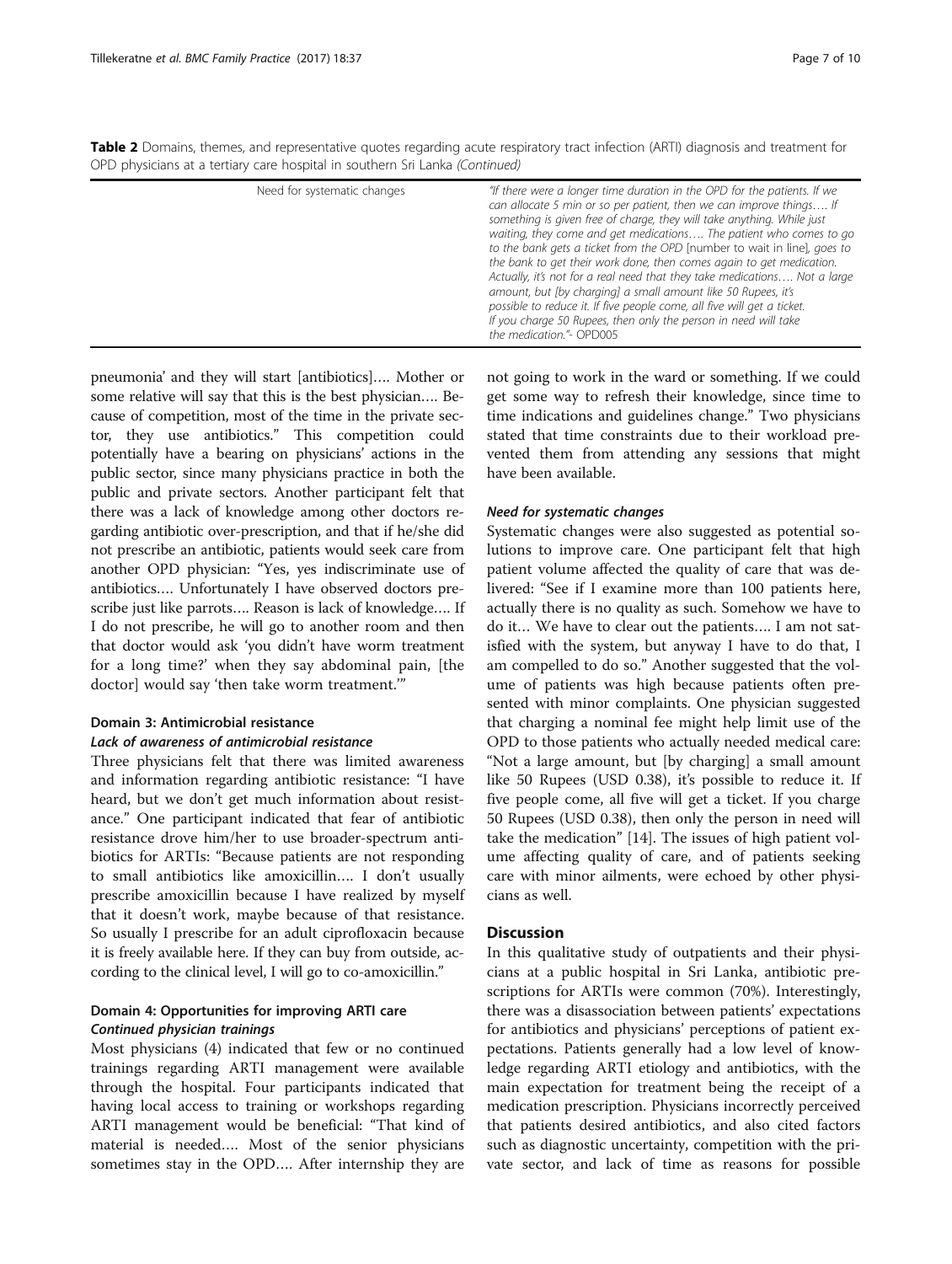antibiotic over-prescription. Patients were generally satisfied with treatment received in the OPD, but physicians identified both systematic and patient-based factors that they felt hindered the optimal delivery of care for ARTIs.

Patients' desire for antibiotics was the most common reason listed by physicians for possible antibiotic overprescription. Other studies have shown that perceived patient demand for antibiotics is associated with antibiotic overuse and is a major barrier to providers' adherence to ARTI guidelines [[13](#page-8-0), [15\]](#page-8-0). In this study, although only two patients indicated that they had specifically sought out antibiotics in the past, it is possible that physicians' prescribing practices were colored by a few negative experiences or competition with the private sector. Continued physician education and reinforcement of ARTI guidelines, which can improve antibiotic prescribing practices for ARTIs, would be an important intervention in this OPD setting where physician awareness of antimicrobial resistance was low [\[6](#page-8-0)].

Diagnostic uncertainty and concern for bacterial superinfection was another reason cited by physicians for antibiotic over-prescription. Lower respiratory tract infections remain a leading cause of mortality among children in resource-limited settings, and may be a reason that physicians overprescribed antibiotics for ARTIs in this setting [\[16](#page-9-0)]. Other studies have documented that fear of missing a serious infection and diagnostic uncertainty can drive antibiotic use [\[17\]](#page-9-0). However, in our study, only two physicians suggested that increased access to diagnostic testing may be helpful, which may be due to the inability of current diagnostics to reliably distinguish between bacterial and viral infections [[10](#page-8-0)]. Until the time that improved ARTI diagnostics are developed, physician training in managing diagnostic uncertainty will be important for reducing antibiotic over-prescription. Such training may cover the importance of adhering to guidelines, negotiating with patients regarding antibiotic use, and using teamwork with other physicians to ensure that a unified approach to antibiotic prescription is used [\[18](#page-9-0)].

Although asked open-ended questions regarding the etiology of their ARTIs, only a small minority of patients reported microbial causes for their ARTIs. The identification of illnesses as being either "hot" or "cold" has previously been described in Sri Lanka, and may be related to traditional beliefs regarding imbalances in the humoral system caused by diet and environment [[19](#page-9-0)]. Patients expected some form of medication prescription from their OPD visit—not necessarily an antibiotic prescription– and in fact received an average of three prescriptions per visit. Almost half of patients received a prescription for a steroid, and the rationale and downstream effects of this practice need to be explored further. Since many patients also endorsed multiple visits for the same illness, the implications of polypharmacy and drug interactions need to be explored in this outpatient setting where medical records are not maintained. In addition, the effectiveness of traditional therapies bears further investigation, as initial self-treatment with traditional therapies was common.

OPDs at all primary, secondary, and tertiary hospitals in Sri Lanka provide primary care to the population; patients are free to access care from the OPD of their choice [\[20\]](#page-9-0). The OPD system is heavily overburdened, as has been shown in other studies and was confirmed by this study [\[19](#page-9-0)]. In the past decades, the country has invested heavily in the public healthcare infrastructure and has achieved remarkable progress in universal healthcare coverage, with health indicators rivaling those of more developed nations [\[21\]](#page-9-0). However, the increase in access to care may have come with some trade-off in quality [[19\]](#page-9-0). In the context of ARTI management in the OPD, time pressure and patient volume may adversely affect care delivery. Studies have shown that shorter visit times are associated with greater antibiotic prescriptions [[11,](#page-8-0) [17](#page-9-0)]. In the busy OPD of this hospital in Sri Lanka, where typically more than 1000 patients are seen daily and individual patient visits tend to last less than 5 min, there is likely little time for clinicians to engage in rational decision-making. Although physicians had not described medication names or medication indications, possibly due to time pressure, most patients were satisfied with their visit and none expressed a desire to immediately seek care elsewhere [\[22\]](#page-9-0). However, physicians reported feeling overwhelmed by patient volume, especially since many patients were seeking care for minor complaints and had made multiple visits for the same illness. Public education to reduce care overutilization may be effective in this setting. Systematic changes such as reduction in patient volume through a referral system could be considered. Such changes may allow time for improved patient-provider communication, as prior studies have shown that patient satisfaction is associated with patients' perception of care received and whether diagnoses and treatments are explained, rather than whether an antibiotic is prescribed [\[11\]](#page-8-0).

A limitation to this study is the small number of physicians who were included, since we wished to restrict the study to the hospital where we had conducted our prior studies. The lack of involvement by all physicians in the OPD may have resulted in bias in the responses recorded. In addition, the physicians' informational session was conducted after two physician interviews were completed, which may have resulted in differences in findings between the pre and post-session interviews. However, the informational session only covered basic findings from our prior studies; no recommendations regarding ARTI diagnosis or management were made. Thus, the probability of the latter interviews being influenced is low.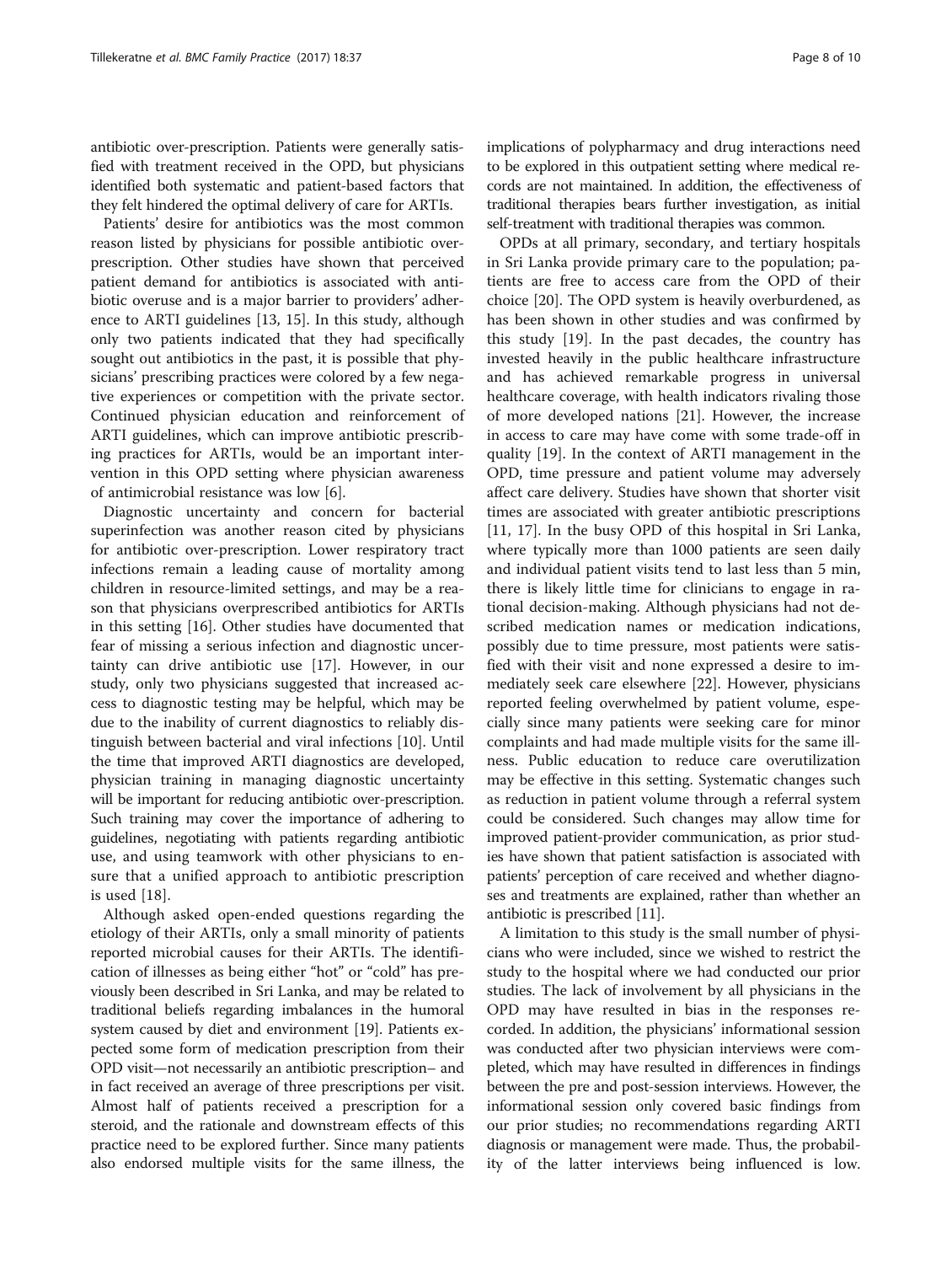<span id="page-8-0"></span>Interviews were brief and in the context of a busy care environment, which may have impacted the responses given. Finally, social desirability bias on the part of either patients or physicians may have affected the responses. Strengths of this study include that the study was carried out in one of the largest public hospitals in Sri Lanka, functioning both as a primary and tertiary care center for the area. The study was carried out in the same OPD as our prior studies, and provided insight into effective interventions that could be carried out to reduce antibiotic overprescription in the future. In addition, there are few qualitative studies of antibiotic prescribing for ARTIs in resource-limited settings, and to our knowledge, none simultaneously explore the views of both patients and physicians in these settings.

## **Conclusions**

In conclusion, antibiotic prescriptions for ARTIs were common at this public hospital in Sri Lanka, and were driven by physicians' perception of patient demands, diagnostic uncertainty and fear of bacterial superinfection, as well as structural factors such as high patient volume and short visit times. Interventions that target education of prescribers, patients, and the public, in conjunction with systematic changes, are urgently needed to improve the rational and evidence-based prescription of antibiotics in resource-limited settings such as this one.

#### Abbreviations

ARTI: Acute respiratory tract infection; OPD: Outpatient Department; ILI: Influenza-like illness

#### Acknowledgements

The authors would like to thank all patients, caregivers, and physicians who participated in this study.

#### Funding

None.

#### Availability of data and materials

The subjects involved in this study did not provide explicit consent for deposition of data in a public repository. We may be able to share our data per individual requests.

#### Authors' contributions

LGT conceived the study, designed and performed the study, analyzed the data, and drafted the manuscript; CKB contributed to study design and critical review of the manuscript; TD participated in data analysis and revised the manuscript; AN and WKA participated in study design and critical review of the manuscript; AS was involved in data collection and critical review of the manuscript; KS and MW contributed to study design and revision of the manuscript; TO participated in data analysis and revision of the manuscript; CWW contributed to study conception, study design, and revision of the manuscript. All authors read and approved the final manuscript.

#### Competing interests

The authors declare that they have no competing interests.

#### Consent for publication

Not applicable.

#### Ethics approval and consent to participate

Written, informed consent was obtained from patients ≥18 years of age and from the guardians of patients 1–17 years, and assent was obtained from patients 12–17 years. This study was approved by the Ruhuna University Ethical Review Committee (Galle, Sri Lanka) and the Duke University Institutional Review Board (Durham, NC).

#### Publisher's Note

Springer Nature remains neutral with regard to jurisdictional claims in published maps and institutional affiliations.

#### Author details

<sup>1</sup>Department of Medicine, Duke University School of Medicine and Duke Global Health Institute, Durham, USA. <sup>2</sup> Faculty of Medicine, University of Ruhuna, Galle, Sri Lanka. <sup>3</sup>Nutrition and Indigenous Medicine, Ministry of Health, Colombo, Sri Lanka. <sup>4</sup> Teaching Hospital Karapitiya, Galle, Sri Lanka.<br><sup>5</sup> Duke Global Hoalth Institute. Durbam, USA. <sup>6</sup> Department of Community. Duke Global Health Institute, Durham, USA. <sup>6</sup>Department of Community and Family Medicine, Duke University School of Medicine and Duke Global Health Institute, Durham, USA.

#### Received: 10 October 2016 Accepted: 7 March 2017 Published online: 16 March 2017

#### References

- 1. Donnelly JP, Baddley JW, Wang HE. Antibiotic utilization for acute respiratory tract infections in U.S. emergency departments. Antimicrob Agents Chemother. 2014;58(3):1451–7.
- 2. Peltola V, Ruuskanen O. Editorial commentary: respiratory viral infections in developing countries: common, severe, and unrecognized. Clin Infect Dis. 2008;46(1):58–60.
- 3. Wang J, Wang P, Wang X, Zheng Y, Xiao Y. Use and prescription of antibiotics in primary health care settings in China. JAMA Intern Med. 2014;174(12):1914–20.
- 4. Shapiro DJ, Hicks LA, Pavia AT, Hersh AL. Antibiotic prescribing for adults in ambulatory care in the USA, 2007–09. J Antimicrob Chemother. 2014;69(1):234–40.
- 5. Gill JM, Fleischut P, Haas S, Pellini B, Crawford A, Nash DB. Use of antibiotics for adult upper respiratory infections in outpatient settings: a national ambulatory network study. Fam Med. 2006;38(5):349–54.
- Harris AM, Hicks LA, Qaseem A. Appropriate antibiotic use for acute respiratory tract infection in adults: advice for high-value care from the american college of physicians and the centers for disease control and prevention. Ann Intern Med. 2016;164(6):425–34.
- 7. Ozkaya E, Cambaz N, Coskun Y, Mete F, Geyik M, Samanci N. The effect of rapid diagnostic testing for influenza on the reduction of antibiotic use in paediatric emergency department. Acta Paediatr. 2009;98(10):1589–92.
- 8. Tillekeratne L, Bodinayake C, Nagahawatte A, Vidanagama D, Devasiri V, Kodikara Arachchi W, et al. An under-recognized influenza epidemic identified by rapid influenza testing, southern Sri Lanka, 2013. Am J Trop Med Hyg. 2015;92(5):1023–9.
- 9. Tillekeratne LG, Bodinayake CK, Nagahawatte A, Vidanagama D, Devasiri V, Arachchi WK, et al. Use of Rapid Influenza Testing to Reduce Antibiotic Prescriptions Among Outpatients with Influenza-Like Illness in Southern Sri Lanka. Am J Trop Med Hyg. 2015;93(5):1031-7.
- 10. Zaas AK, Garner BH, Tsalik EL, Burke T, Woods CW, Ginsburg GS. The current epidemiology and clinical decisions surrounding acute respiratory infections. Trends Mol Med. 2014;20(10):579–88.
- 11. Linder JA, Singer DE, Stafford RS. Association between antibiotic prescribing and visit duration in adults with upper respiratory tract infections. Clin Ther. 2003;25(9):2419–30.
- 12. World Health Organization. WHO Interim Global Epidemiological Surveillance Standards for Influenza. Geneva: World Health Organization; 2012. p. 1–61.
- 13. Dempsey PP, Businger AC, Whaley LE, Gagne JJ, Linder JA. Primary care clinicians inverted question mark perceptions about antibiotic prescribing for acute bronchitis: a qualitative study. BMC Fam Pract. 2014;15(1):194.
- 14. Central Bank of Sri Lanka. Current Economic Indicators. 2010. [http://www.](http://www.cbsl.gov.lk/htm/english/_cei/er/e_1.asp) [cbsl.gov.lk/htm/english/\\_cei/er/e\\_1.asp](http://www.cbsl.gov.lk/htm/english/_cei/er/e_1.asp). Accessed 10 Feb 2017.
- 15. Lam TP, Lam KF. What are the non-biomedical reasons which make family doctors over-prescribe antibiotics for upper respiratory tract infection in a mixed private/public Asian setting? J Clin Pharm Ther. 2003;28(3):197–201.